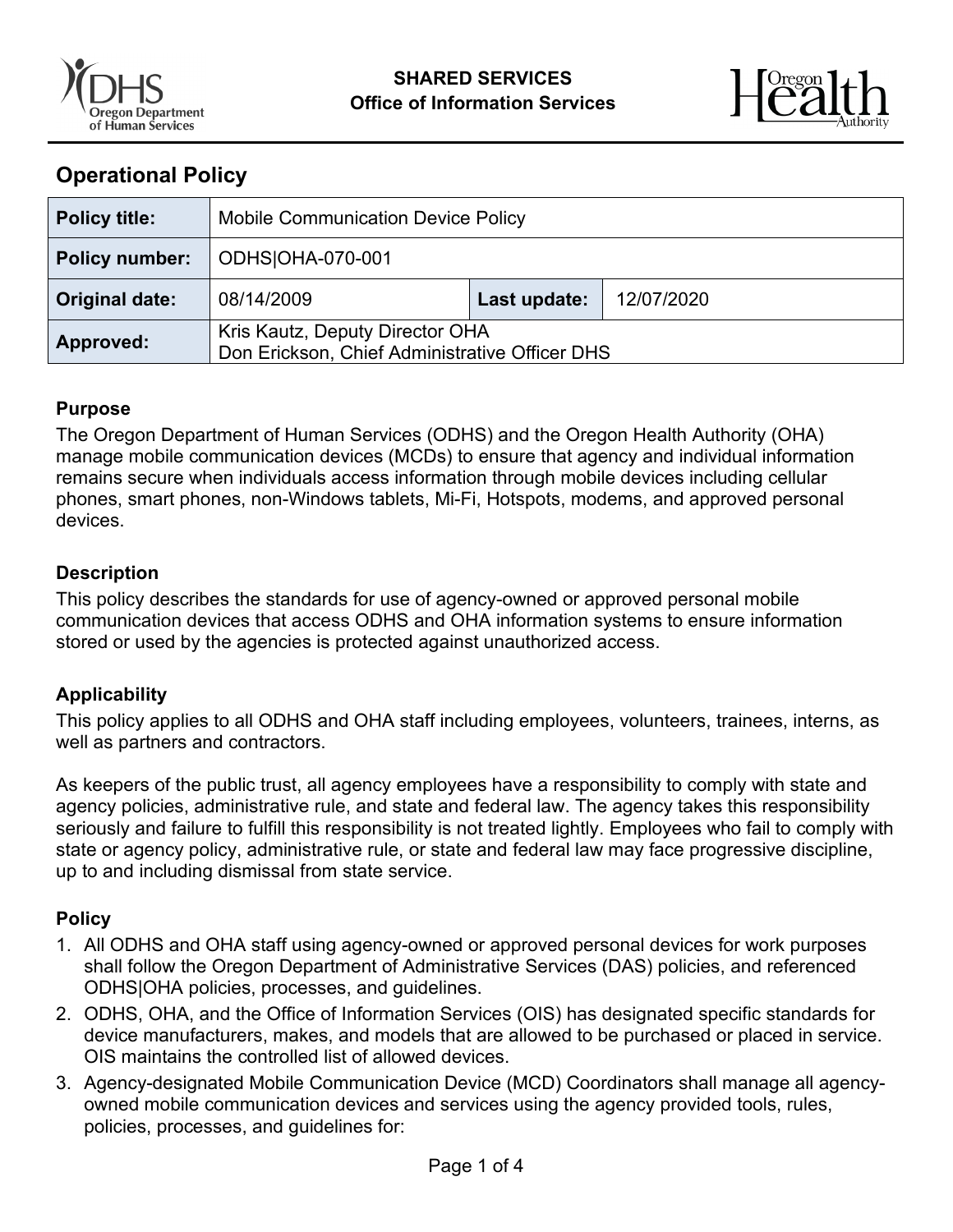- a. Ordering
- b. Updating inventory and users
- c. Validating utilization reports
- d. Recycling and disposal
- 4. ODHS and OHA shall issue, replace or upgrade agency-owned mobile communication devices in accordance with business need.
- 5. ODHS and OHA shall issue mobile communication devices to an approved individual when the individual completes form MSC 1496.
- 6. Individuals requesting approval to use personal devices shall complete form MSC 2006.
- 7. All agency-owned mobile communication devices (including emergency preparedness and office check-out devices) shall be assigned to an active individual user account.
- 8. If an agency-owned mobile communication device is assigned to an inactive employee or is not used for an extended period, the service may be suspended or canceled.
- 9. OIS staff shall provide set-up instructions and technical support for agency-owned mobile communication devices and limited corporate application support for approved personal devices.
- 10.Only agency-approved apps shall be installed on agency-owned devices. Requests for new apps shall be submitted using MSC 2731.
- 11.All agency-owned and approved personal devices shall contain required device encryption and meet password standards.
- 12. ODHS and OHA mobile device management software shall be installed and functional on all agency-owned or approved personal devices accessing agency information systems.
- 13.All ODHS and OHA staff shall maintain and upgrade the operating systems on all mobile communication devices in accordance with OIS direction.
- 14.When storing work-related information, ODHS and OHA staff shall use only agency approved storage.
- 15.Unless approved by the MCD Coordinator, no ODHS or OHA staff shall use agency-owned devices to make international calls.
- 16. ODHS or OHA staff shall not store work-related information on a non-approved personal device and shall not store personal information (including photos, music, and applications) on an agencyowned device.
- 17. If agency-owned mobile communication devices or approved personal devices are lost or stolen, the ODHS or OHA employee responsible for the devices shall report the loss immediately to their supervisor, designated MCD Coordinator, and the Information Security and Privacy Office. (Refer to Lost or Stolen Mobile Communication Device Process)
- 18.The MCD Coordinator shall review and acknowledge monthly device billing data, and work with management to identify and investigate any unusual or excessive usage.

# **References**

[2019 Statewide Information and Cyber Security Standards](https://www.oregon.gov/das/OSCIO/Documents/2019StatewideInformationAndCyberSecurityStandardsV1.0.pdf) ODHS|OHA 010-018 [Records Retention and Management Policy](https://sharedsystems.dhsoha.state.or.us/DHSForms/Served/me010-018.pdf) [ODHS|OHA 070-001-01 Acquiring, Replacing, or Upgrading Mobile Communication Device](https://apps.state.or.us/Forms/Served/dhsoha070001-01.pdf)  [ODHS|OHA 070-001-02 Lost or Stolen Mobile](https://apps.state.or.us/Forms/Served/me070-001-02.pdf) Communication Device [ODHS|OHA 070-001-03 Enrollment of MCD in Mobile Device Management Systems](https://apps.state.or.us/Forms/Served/dhsoha070001-03.pdf)  [ODHS|OHA 070-001-04 Mobile Communication Device Coordination Guidelines](https://apps.state.or.us/Forms/Served/dhsoha070001-04.pdf)  [ODHS|OHA 070-001-05 Mobile Device Operating System Upgrade](https://apps.state.or.us/Forms/Served/dhsoha070001-05.pdf) Guidelines [ODHS|OHA 070-001-06 Using a Personal Communication Device for State Business](https://apps.state.or.us/Forms/Served/dhsoha070001-06.pdf)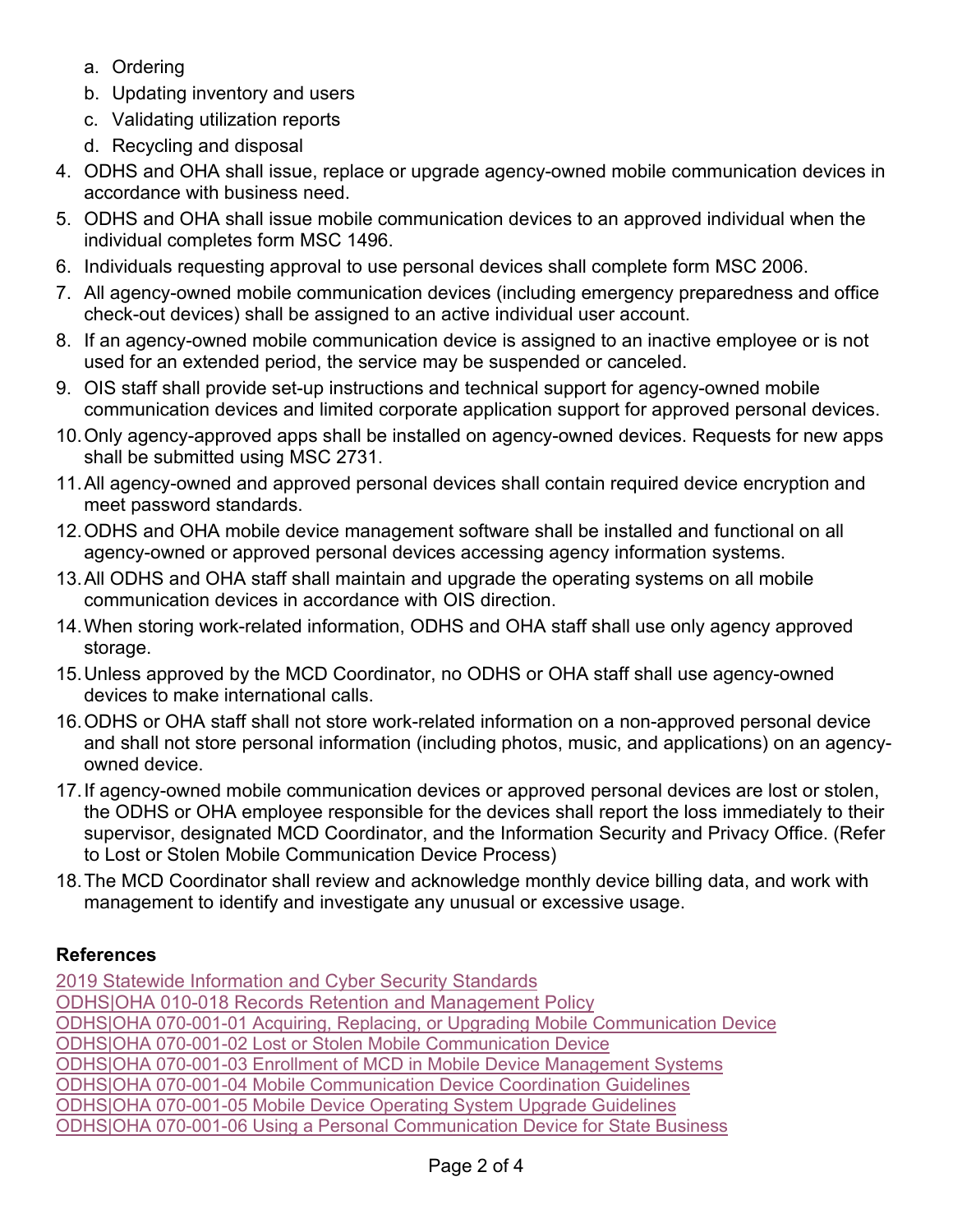ODHS|OHA 070-001-07 Appointing and [Managing Mobile Communication Device Coordinators](https://apps.state.or.us/Forms/Served/dhsoha070001-07.pdf)  ODHS|OHA [070-001-08 Request Mobile Devices or Accessories Process Map](https://apps.state.or.us/Forms/Served/msc070-001-08.pdf)  ODHS|OHA [070-001-09 Lost/Stolen Mobile Device Process Map](https://apps.state.or.us/Forms/Served/me070-001-09.pdf)  ODHS|OHA [070-001-010 Change Mobile Device User Process Map](https://apps.state.or.us/Forms/Served/msc070-001-010.pdf)  ODHS|OHA [070-001-011 Billing Change Process Map](https://apps.state.or.us/Forms/Served/msc070-001-011.pdf)  ODHS|OHA 070-001-012 [Personal Device Request Process Map](https://apps.state.or.us/Forms/Served/msc070-001-012.pdf) ODHS|OHA [070-001-013 New/Change Coordinator Access Process Map](https://apps.state.or.us/Forms/Served/me070-001-013.pdf)  ODHS|OHA [070-007 Information Technology Standards Policy](https://sharedsystems.dhsoha.state.or.us/DHSForms/Served/me070-007.pdf) ODHS|OHA 070-007-01 [Information Technology Standards Exceptions Process](https://sharedsystems.dhsoha.state.or.us/DHSForms/Served/me070-007-01.pdf) [ODHS|OHA 090-007 Information Technology Vulnerability Management Policy](https://sharedsystems.dhsoha.state.or.us/DHSForms/Served/me070-014.pdf)

### **Forms referenced**

MSC 2731 [Non-Standard iOS App Request](https://apps.state.or.us/Forms/Served/Me2731.docx) Form MSC [0050 Employee Assigned Property Tracking Document](https://apps.state.or.us/Forms/Served/me0050.docx) MSC 0796 Mobile [Communication Device](https://apps.state.or.us/Forms/Served/me0796.docx) Coordinator Request Form MSC 1496 Mobile [Communication Device Request Order/Change Form](https://apps.state.or.us/Forms/Served/me1496.doc) [MSC 2006 Use of Personal Communication Device Request Form](https://apps.state.or.us/Forms/Served/me2006.pdf) 

# **Related policies**

[DAS 104-004-110 Acceptable Use of State Information Assets](http://www.oregon.gov/das/Policies/107-004-110.pdf) [DAS 107-001-015 Internal Controls for the Management of Mobile Communication Devices](http://www.oregon.gov/das/Policies/107-001-015.pdf) [DAS 107-001-020 Public Records Management Policy](http://www.oregon.gov/das/Policies/107-001-020.pdf) [DAS 107-004-051 Controlling Portable and Removable Storage Devices](http://www.oregon.gov/das/Policies/107-004-051.pdf) DAS [107-004-052 Information Security](http://www.oregon.gov/das/Policies/107-004-052.pdf) [DAS 107-004-120 Information Security Incident Response](http://www.oregon.gov/das/Policies/107-004-120.pdf)  ODHS [040-002 Employee Assigned Property](https://sharedsystems.dhsoha.state.or.us/DHSForms/Served/me040-002.pdf) ODHS 060-037 [Use of State Property](https://sharedsystems.dhsoha.state.or.us/DHSForms/Served/me060-037.pdf)

# **Contact**

Technical Assistance: Office of Information Services Service Desk: 503-945-5623 [OIS.Servicedesk@dhsoha.state.or.us](mailto:OIS.Servicedesk@dhsoha.state.or.us)

# **Policy history**

8/11/2003 Initial Release 03/19/2015 Established joint DHS|OHA policy 02/21/2017 Revised joint DHS|OHA policy 12/07/2020 Revised joint ODHS|OHA policy

# **Keywords**

Active sync, air cards, approved personal devices, agency-owned MCDs, BYOD, Bring Your Own Device, cell phones, cellular, communication, corporate devices, DEP, device, encryption, enrollment, line of service, Mi-Fi/Hotspot/modem, mobile, mobile communication device, Mobile Communication Device Coordinator, mobile device management, MDM, National Association of State Procurement Officers, NASPO, personal device, smart phone, tablets, USB modems, wireless